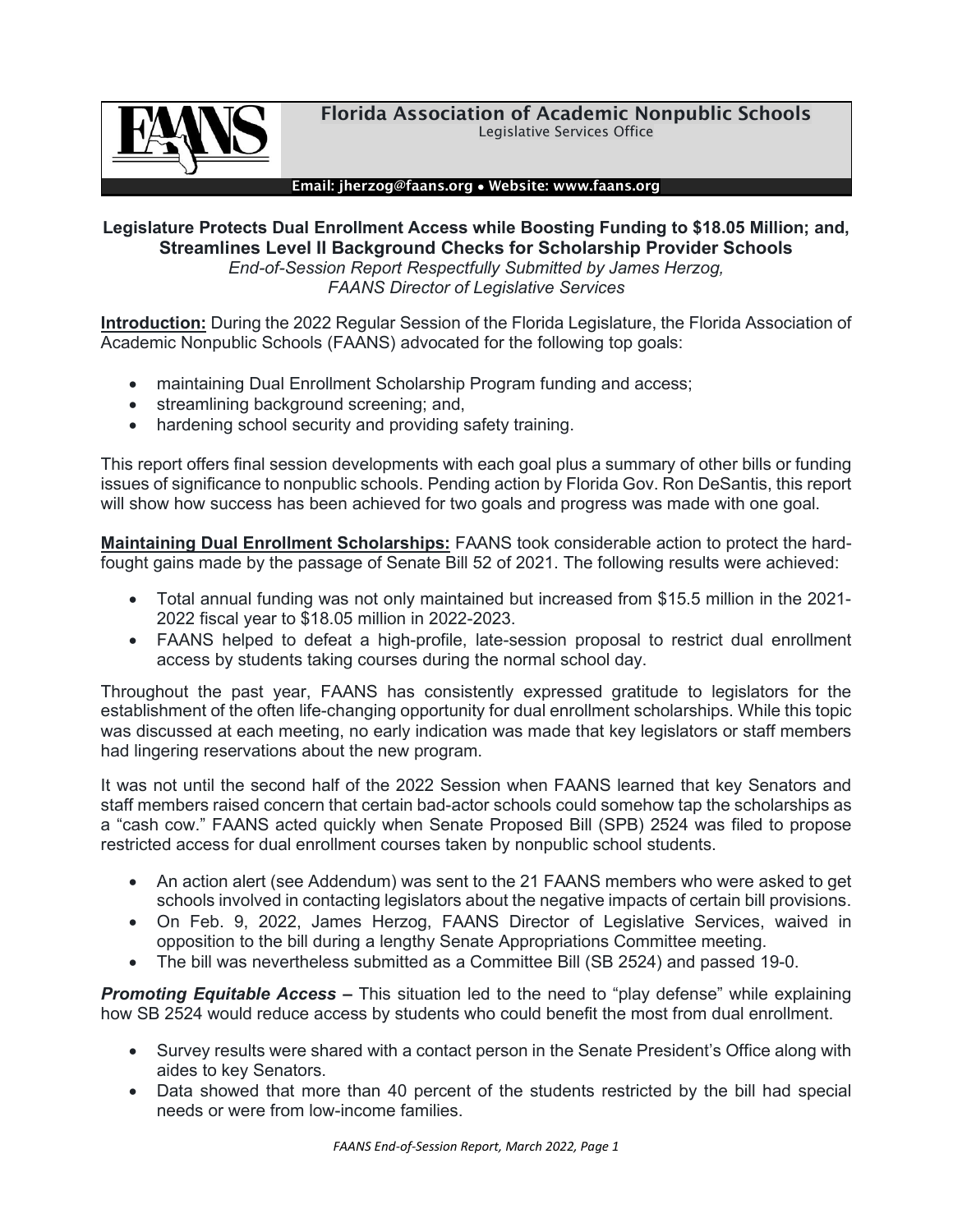• Discussions ensued about funding model differences between public and nonpublic schools.

*Seeking Middle-Ground Approach –* Senate leaders asked for a compromise to be developed to protect taxpayer funds from schools that merely warehouse children while colleges or universities do the actual work of providing courses. Their specific concern was that schools could "double dip" by receiving tuition and fees from parents while benefitting from State scholarship reimbursements.

*Prevailing to Protect Access –* Despite the "rocky road" experienced with dual enrollment, FAANS was grateful for the outcome of the proposed policy revision.

- House members prevailed in budget negotiations to block any restrictions for dual enrollment courses taken during the normal school day.
- Nonpublic school leaders owe special gratitude for Representatives who played a key role in protecting dual enrollment access during budget negotiations.
- These legislators include the following: Rep. Randy Fine (R, Palm Bay), Rep. Rene Plasencia (R, Titusville) and Rep. Wyman Duggan (R, Jacksonville).
- FAANS owes special gratitude to Mike Barrett, Associate for Education, Florida Conference of Catholic Bishops (FCCB), for assistance with dual enrollment and other advocacy efforts.

*Boosting Annual Funding –* FAANS was also grateful for the outcome of annual program funding.

- Senator Kelli Stargel (R, Lakeland) prevailed in conference committee negotiations to allocate a total of \$18.05 million for dual enrollment scholarships in the final budget.
- This allocation reflected a much-needed \$2.55 million increase from 2021-2022.
- Schools owe special gratitude to Senator Stargel for her efforts to boost funding.
- FAANS is also grateful for Sen. Stargel's open-door approach to policy discussions.

**Streamlining Background Screening:** During the FAANS meeting in January, members discussed an encouraging development with efforts to reduce duplicative background checks. Just before session, Rep. Erin Grall (R, Vero Beach), Chair of the House Judiciary Committee, had convened a panel discussion to raise awareness about screening challenges in Florida.

- Chair Grall said that she first learned about the need for streamlined streaming in 2016, her freshman year as a Representative.
- She cited the example of classroom teachers who also serve after-school programs.
- Such teachers need to use VECHS for scholarship compliance and The Clearinghouse for after-school program and child-care requirements.

*Making Considerable Progress –* During Session, key bills were introduced to address these challenges. These included the following:

- House Bill 1505 by Rep. Dany Trabulsy (R, Ft. Pierce);
- House Bill 1203 by Rep. Elizabeth Fetterhoff (R, DeLand); and,
- Senate Bill 1830 by Sen. Jason Brodeur (R, Lake Mary).

James held multiple meetings with Rep. Trabulsy and her staff to support HB 1505. He also waived in support of the bill during its final two committee hearings in the House.

The FCCB also actively supported the proposal. Mike testified in support of the bill during the Feb. 22 meeting of the House Appropriations Committee. He spoke about how it would benefit numerous organizations across Florida while keeping children and adults safe.

The bill passed the House 115-0 on Mar. 2. Unfortunately, the Senate referred the bill to its Appropriations Committee and it died at the end of session.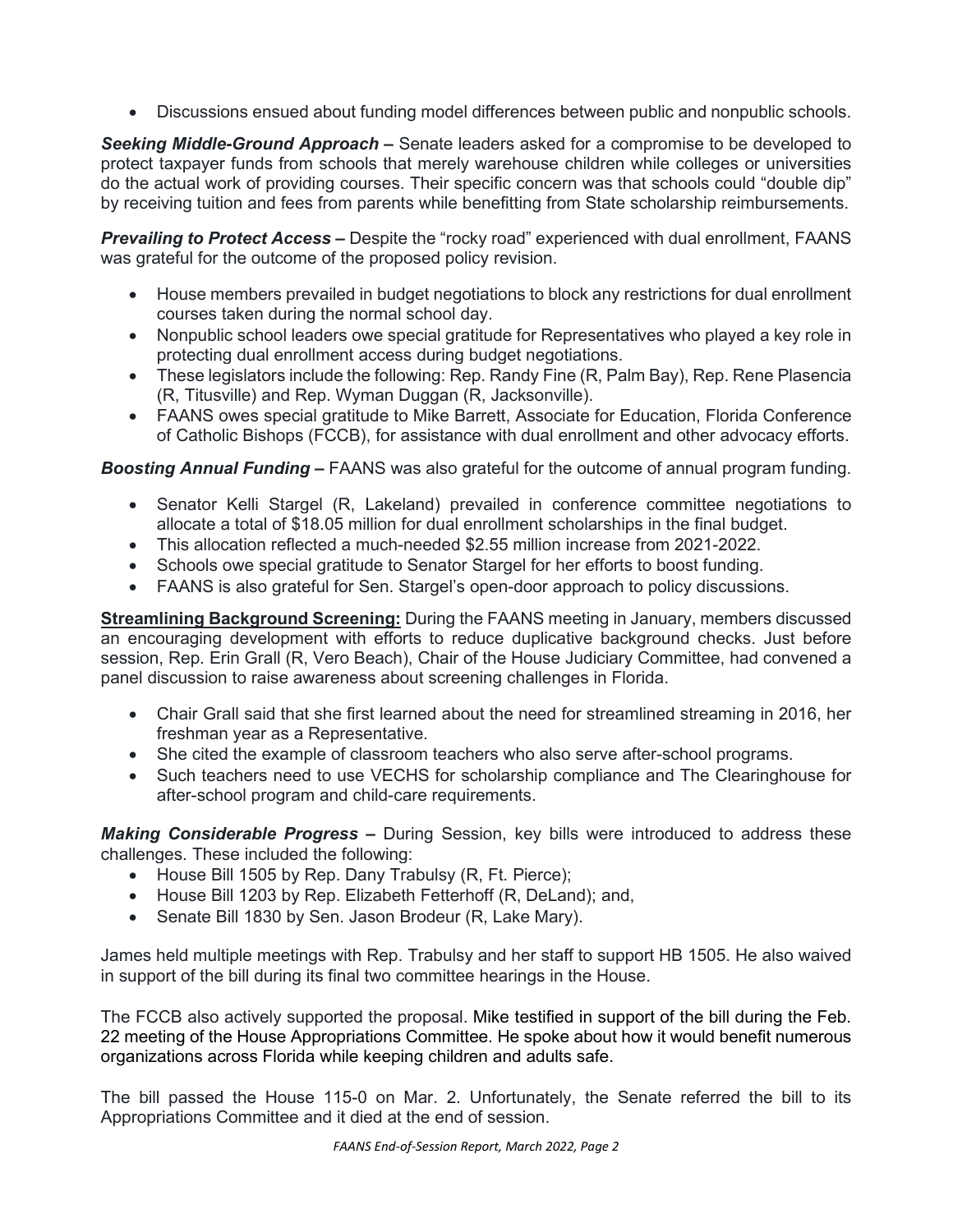*Screening Enhancement Advances –* Even though the policy bills championed by members did not reach final passage, a key portion of enhanced screening proposals was included in SB 2524, the budget conforming bill (previously mentioned under dual enrollment in this report).

The bill revised Chapter 435, Florida Statutes, regarding employment screening. It requires school districts as well as private schools participating in State scholarship programs to conduct background screening using the Clearinghouse administered by the Agency for Health Care Administration (AHCA) in collaboration with the Department of Children and Families (DCF).

- The Clearinghouse is already used by many private schools as they participate in the Voluntary Prekindergarten Education (VPK) and School Readiness programs.
- This system provides immediate notices to central offices for schools (or designated school officials) when employee arrests occur.
- This should solve most of the problems in which individuals were obliged to obtain screening through both the Clearinghouse and VECHS, the Volunteer and Employee Criminal History System administered by the Florida Department of Law Enforcement (FDLE).

Schools must begin using the Clearinghouse as of Jan. 1, 2023. They must be fully integrated into the Clearinghouse by Jan. 1, 2024 or a date determined by ACHA. The agency will follow a staggered schedule for conducting rescreening by schools entering the Clearinghouse.

- Employees last screened on or before Jun. 30, 2019, must be rescreened by Jun. 30, 2024;
- Employees last screened between Jul. 1, 2019, and Jun. 30, 2021, must be rescreened by Jun. 30, 2025; and
- Employees last screened between Jul. 1, 2021, through Dec. 31, 2021, must be rescreened by Jun. 30, 2026.

**Hardening School Security:** Although Representative Stan McClain (R, Ocala) filed House Bill 3589 as a \$1 million security project for nonpublic schools, the proposal did not gain a hearing this Session. The bill would have taken the following two-prong approach to benefit FAANS:

- A total of \$122,500 would have been allocated to make professional development available to all FAANS member schools regarding recent changes in safety laws and related topics.
- A total of \$840,000 would have been allocated to make security enhancements for certain schools accredited one of the accrediting organization members of FAANS.

On Nov. 29, 2021, Senator Dennis Baxley (R, Lady Lake) filed the corresponding Senate Local Funding Initiative Request (Number 1729).

*Analysis –* A budget project bill takes active champions in each chamber and the support of Appropriations Committee and Subcommittee Chairs. Requests for the use of limited taxpayer resources require a high-level of legislative committee staff scrutiny and detailed forms (lobbyist disclosure, project request/ summary in both chambers, attestation, etc.) are involved.

In many ways, a budget-project bill can be a heavier lift than a pure public policy bill. Both types of proposals may take multiple years of active promotion before final passage is achieved. Even when a given bill fails, helpful seeds may be planted through understanding the documentation needed, promoting increased awareness of school needs, and building up a network of contact persons.

# **Other Developments of Significance to Nonpublic Schools:**

**Family Empowerment Scholarships, Unique Abilities –** The Legislature allocated \$16.3 million in new funding to serve students with special needs. This increase was made to address the current waitlist. Moreover, SB 2524 increases total enrollment eligibility from 20,000 to 26,500 students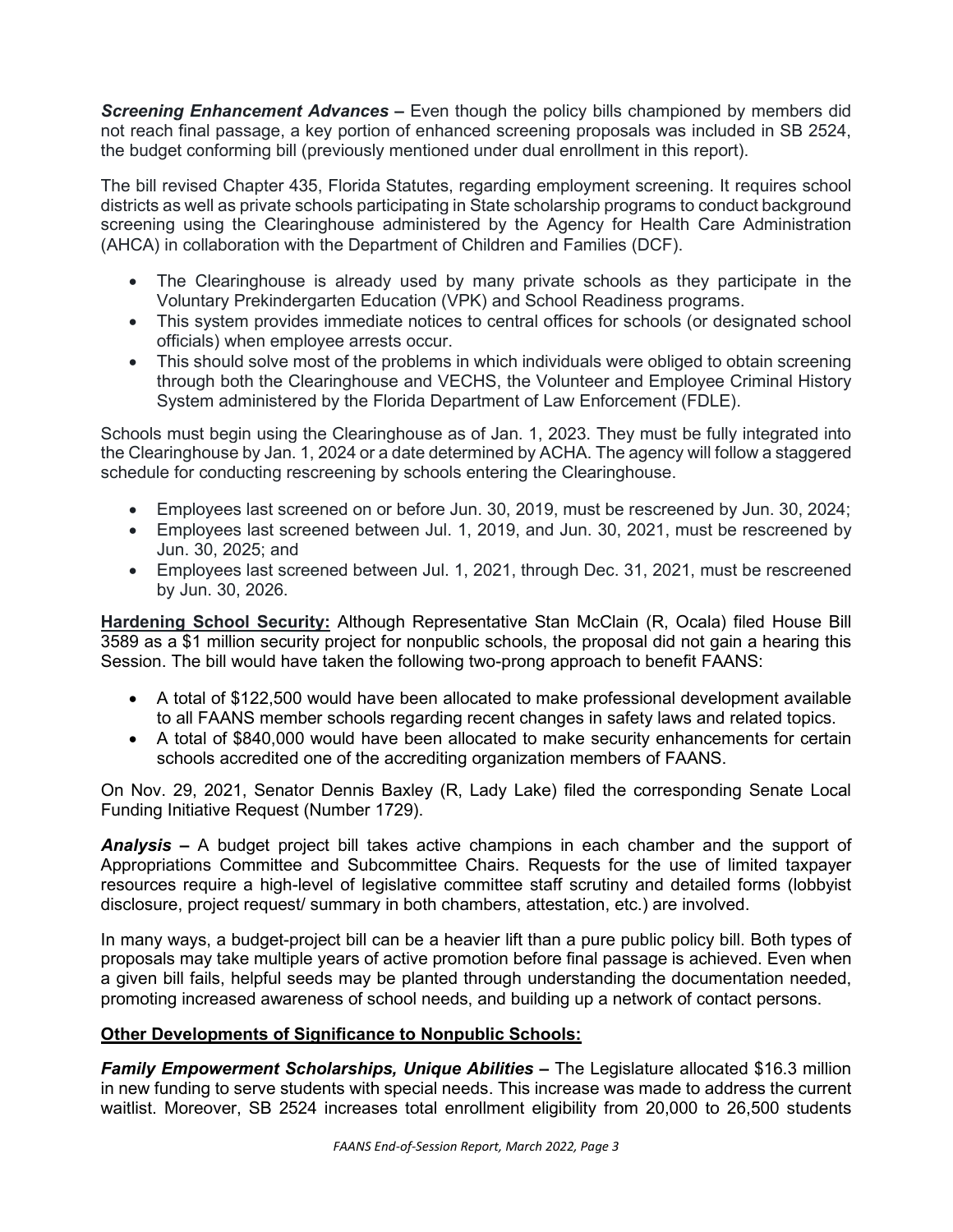starting in the 2022-2023 school year. The bill maintains the current annual growth rate for the program but makes that rate effective with the 2023-2024 school year.

*Cross-Check or Attendance Verification –* The Legislature made changes to streamline the attendance verification process for both the Family Empowerment Scholarship (FES) and Florida Tax Credit (FTC) Scholarship programs. Here is more information from the Mar. 11 Senate Conference Report letter:

## *FES –*

"The act maintains the requirement that the Department of Education (DOE) complete a cross check of the list of participating students to verify eligibility but removes the requirement that the cross-check be completed before to the distribution of each quarterly scholarship payment. The act adds a provision requiring the DOE to adjust scholarship payments to eligible nonprofit scholarship-funding organizations and recalculate the Florida Education Finance Program allocation for school districts upon completion of the cross-check."

## *FTC –*

The act … "maintains the requirement that the Department of Education (DOE) complete a cross check of the list of participating students to verify eligibility but removes the requirement that the cross-check be completed before to the distribution of each quarterly scholarship payment and adds a provision requiring the DOE to adjust scholarship payments to eligible nonprofit scholarship-funding organizations upon completion of the cross-check."

**Special Note –** FAANS is awaiting a concise summary about these legislative changes from colleagues at Step Up For Students (SUFS). Step Up was the lead advocacy organization promoting this policy reform. More information will be provided as it is made available.

*STEM Teacher Pilot Program –* The Legislature allocated \$1 million to pay public school teachers to also teach (on a limited, part-time basis) at participating nonpublic schools. Teach Florida advocated for this initiative and more information will be forthcoming.

*VPK Per-Child Funding –* For Fiscal Year 2022-2023, the base student allocation (BSA) for VPK's school-year program was set at \$2,803. The BSA for the summer program was set at \$2,393. This reflects the Legislature's decision to boost the BSA for the school year by \$317 or 12.75 percent. This marks the largest increase in the BSA since VPK began during the 2005-2006 school year.

*VPK Supplemental Funding –* The Legislature also allocated special funding to ensure that VPK instructors are paid a minimum wage of at least \$15 per hour. According to news reports, the current statewide average pay for VPK instructors is only \$12.50 an hour. More information on this development will be provided as it is made available. In the meantime, here is a key excerpt from the final budget as approved by the Legislature:

"From the funds provided in Specific Appropriation 82, \$100,000,000 in nonrecurring funds from the Child Care and Development Block Grant Trust Fund is provided for Voluntary Prekindergarten (VPK) providers to provide an additional increase for the 2022-2023 fiscal year in the base student allocation per full-time equivalent student for the school year program and the summer program. Allocations will be distributed to the early learning coalitions using the same methodology to distribute the general revenue funds. To be eligible for the additional base student allocation funds, the provider or public school must elect to participate in the additional payment program following an application procedure established by the Division of Early Learning. **The provider or public school will submit an attestation confirming, that within 30 days of receiving the additional funding, all**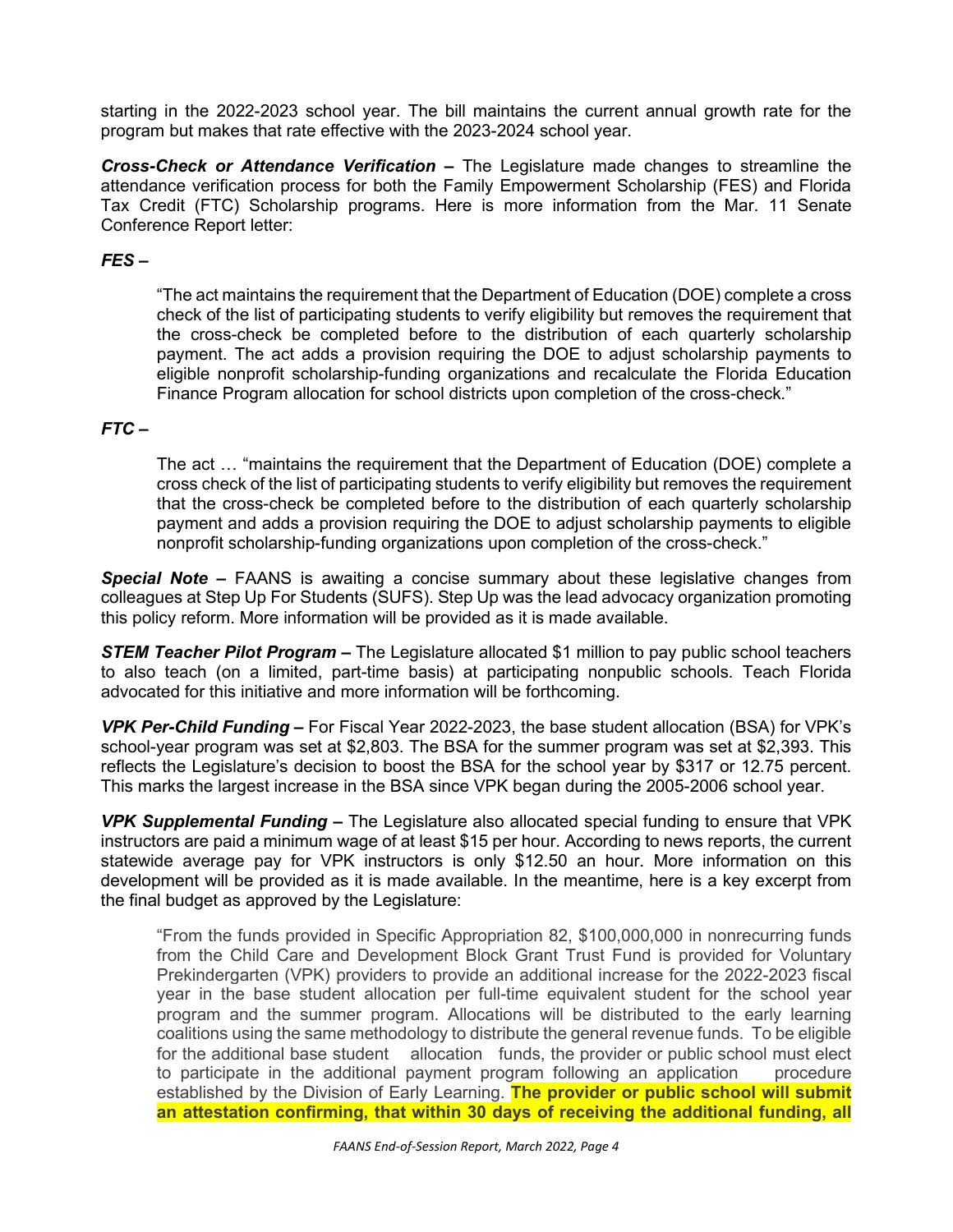**VPK personnel employed by the provider or public school will receive wages of at least \$15.00 per hour for VPK duties.** Beginning January 1, 2023, an employee of a VPK provider under contract with the Division of Early Learning that has elected to receive additional base student allocation funds and who is not receiving a wage of at least \$15.00 per hour for VPK duties may petition the division for relief. If the division finds that the VPK provider has failed to comply with this provision, the division may terminate the provider's VPK contract."

*Early Learning Micro-Credentials –* For Fiscal Year 2022-2023, the Legislature allocated \$30,000,000 in non-recurring funds from the Child Care Development and Block Grant (CCDBG) Trust Fund for certain incentives. FAANS owes special gratitude to Brenda Dickenson, Educational Consultant, Florida Council of Independent Schools (FCIS), for finding out about this development. Here is more information from the Mar. 11 Senate Conference Report Letter:

"Section 28 amends s. 1002.995, F.S., to require, subject to an appropriation, the Department of Education to provide incentives to school readiness personnel and Voluntary Prekindergarten Education Program (VPK program) instructors who possess a reading certification or endorsement or a literacy micro-credential and teach students in the school readiness program or the VPK education program."

**Other General Developments** *–* The following education highlights are excerpted from the Senate's Budget Summary for the 2021-2022 fiscal year (HB 5001 Conference Committee Report):

- Under the Florida Education Finance Plan (FEFP), the budget increases the per-child funding from \$7,758 to \$8,142 for fiscal year 2022-2023.
- This reflects a 4.9 percent increase for the basic per-child funding of public schools.